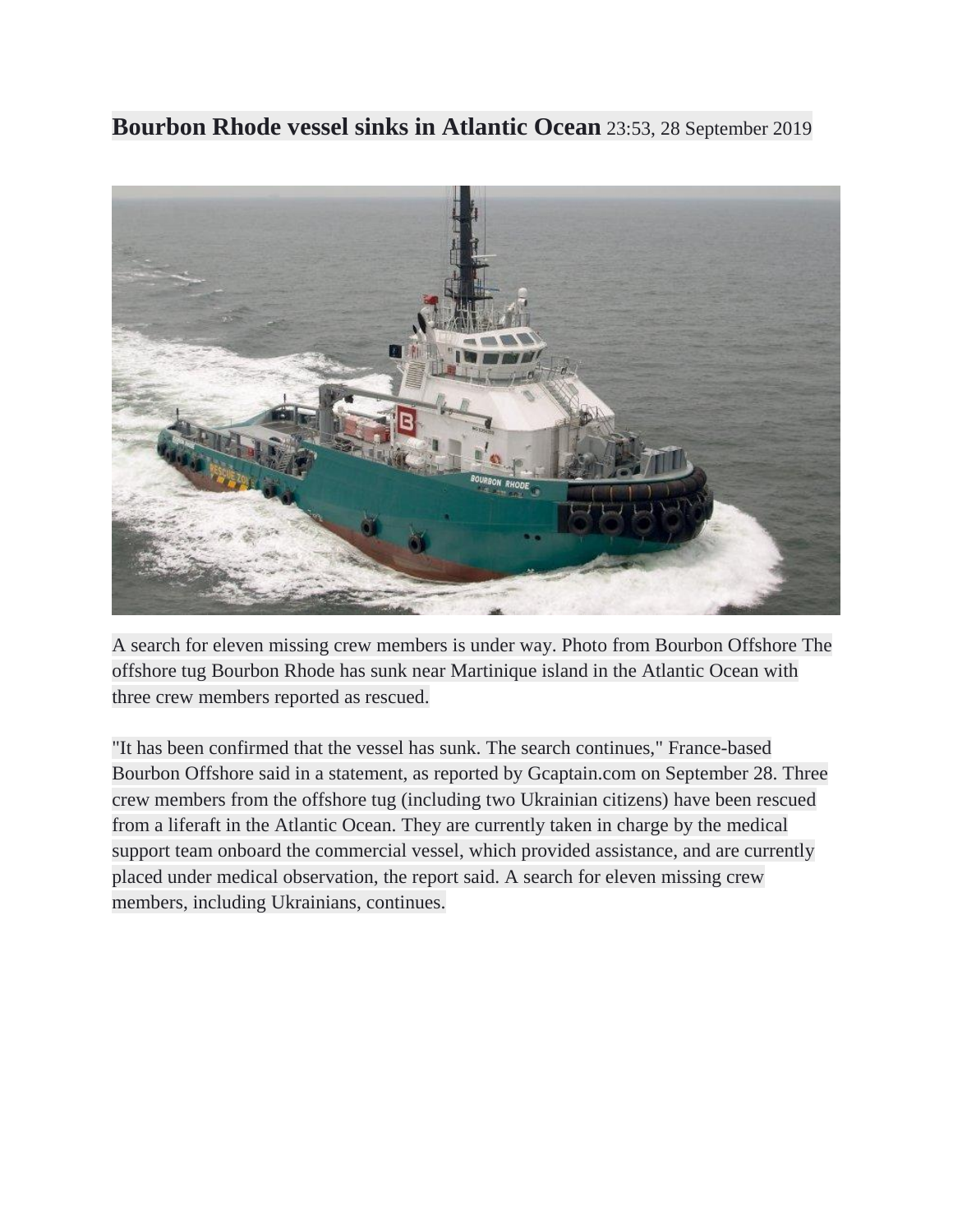## **Two Ukrainians rescued from missing Bourbon Rhode offshore tug – Ukraine's MFA Sept. 28, 2019**

A rescue operation is underway.

Deputy Director of the Ukrainian Foreign Ministry's consular service department Vasyl Kyrylych says two Ukrainian citizens, crew members of the missing offshore tug Bourbon Rhode, have been rescued in the Atlantic Ocean.

"According to the ship owner, three crew members have been saved. Two of them are citizens of Ukraine," Kyrylych wrote on Twitter on September 28. A rescue operation is underway, he added. According to the official, the Ministry of Foreign Affairs of Ukraine is in contact with representative of the ship owner and the rescue center. As UNIAN reported earlier, on September 26, the Bourbon Rhode vessel disappeared near Martinique island in the Atlantic Ocean with Ukrainian citizens among crew members on board. The search operation is conducted by the French Maritime Rescue and Coordination Center Fort De France (MRCC).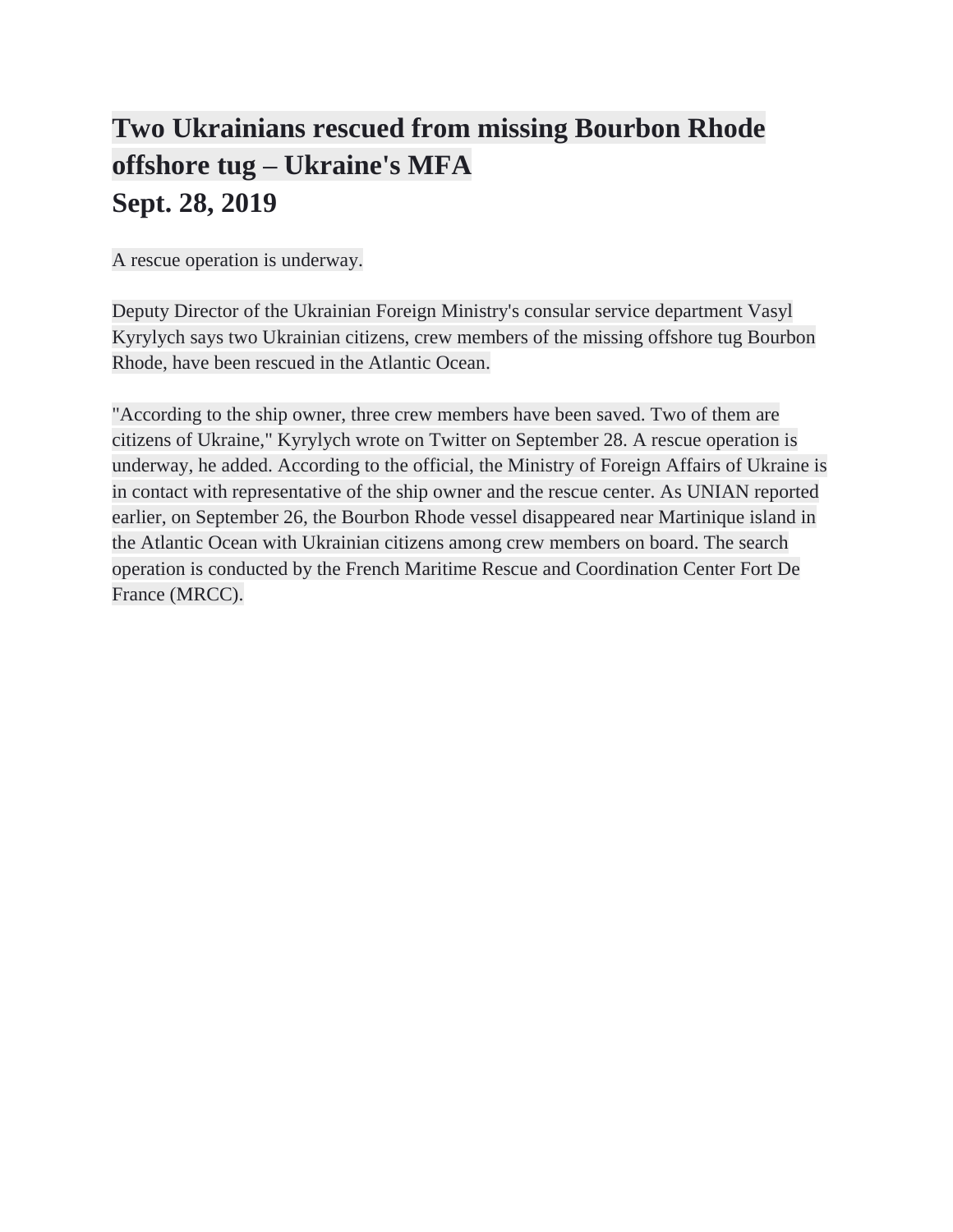## Bourbon Rhode Confirmed Sunk

## BY **[THE MARITIME EXECUTIVE](https://www.maritime-executive.com/author/marex)** 2019-09-29 16:57:11

Rescue teams have recovered a lifeboat with three *Bourbon Rhode* crew members on board, 11 remain missing.

The Luxembourg-flag tug supply vessel *Bourbon Rhode* was in transit 1,200 nautical miles off Martinique Island and 60 nautical miles South-South East from the eye of category 4 hurricane Lorenzo when she began taking on water at the stern in the adverse weather conditions. It was confirmed on Sunday that the vessel has sunk. The search for survivors continues in weather conditions that are improving. On Saturday at nightfall, a capsized fast rescue craft was spotted first by a National Hurricane Center aircraft and then by the French Navy's Falcon 50 aircraft. A commercial vessel engaged in the operation is currently headed in its direction in order to try to recover it.

Bourbon has released a statement saying: "The search for tug supply vessel Bourbon Rhode continues with the full support of Cross AG (Regional Operational Center of Surveillance and Rescue) and the French navy, under the authority of the Prefect representing the French national maritime authority. Five commercial vessels have changed course in order to bring assistance to the rescue teams. A Falcon 50 of the French navy as well as the aircraft of the American National Hurricane Center (NHC) conducted numerous overflights of the search area. The French navy's surveillance frigate *Ventôse* and Panther helicopter will join the operation on September 30."